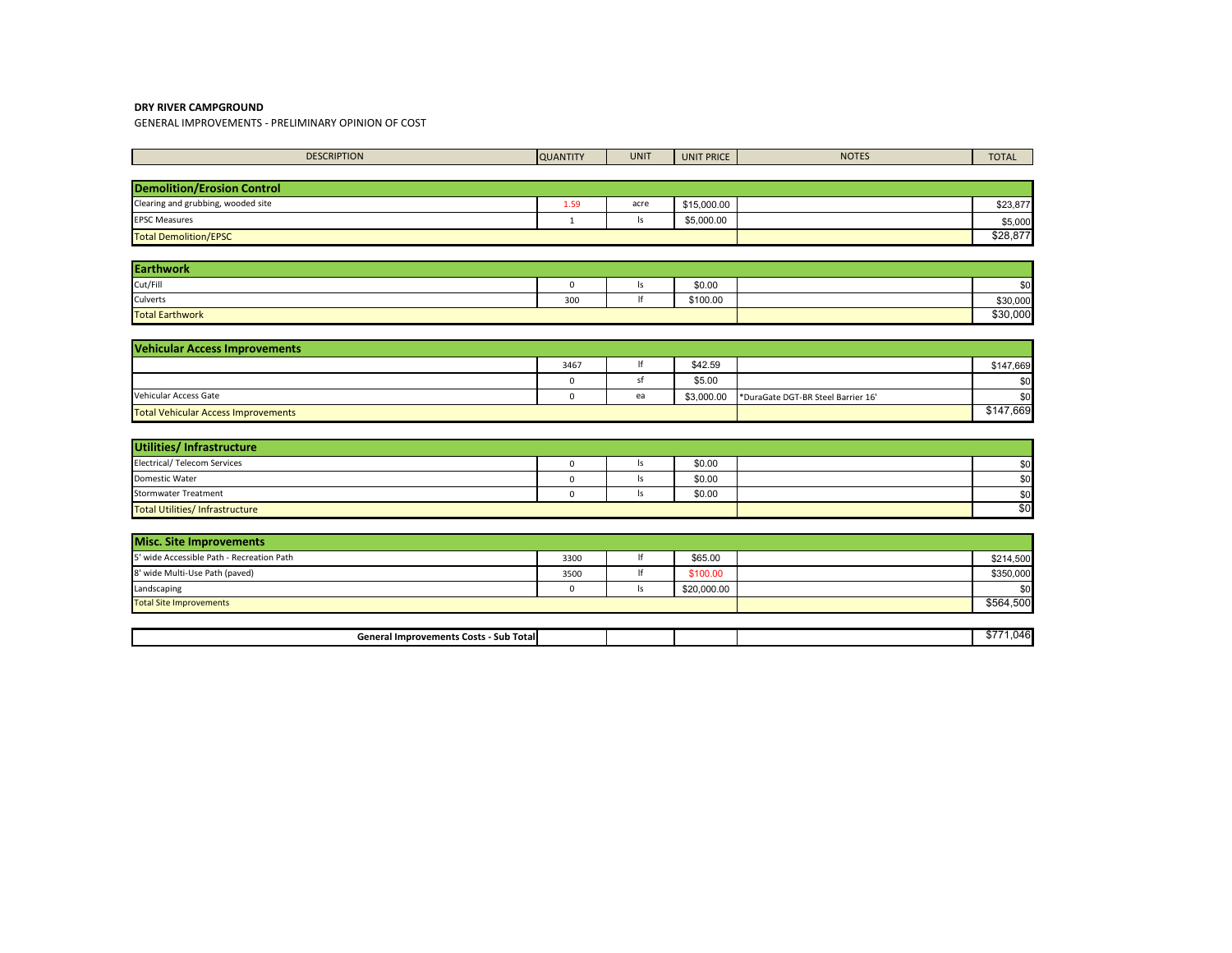EXISTING CAMPGROUND - PRELIMINARY OPINION OF COST

| <b>DESCRIPTION</b>                         | <b>QUANTITY</b> | <b>UNIT</b> | <b>UNIT PRICE</b> | <b>NOTES</b> | <b>TOTAL</b> |
|--------------------------------------------|-----------------|-------------|-------------------|--------------|--------------|
|                                            |                 |             |                   |              |              |
| <b>Demolition/Erosion Control</b>          |                 |             |                   |              |              |
| Clearing and grubbing, wooded site         | $^{\circ}$      | ac          | \$15,000.00       |              | \$0          |
| Decommission Ex. Campsite                  | $\overline{4}$  | ea          | \$2,000.00        |              | \$8,000      |
| <b>EPSC Measures</b>                       | $\mathbf 0$     | ls          | \$5,000.00        |              | \$0          |
| <b>Total Demolition/EPSC</b>               |                 |             |                   |              | \$8,000      |
|                                            |                 |             |                   |              |              |
| <b>Earthwork</b>                           |                 |             |                   |              |              |
| Cut/Fill                                   | $\Omega$        | ls          | \$0.00            |              | \$0          |
| Culverts                                   | $\Omega$        | ea          | \$3,000.00        |              | \$0          |
| <b>Total Earthwork</b>                     |                 |             |                   |              | \$0          |
|                                            |                 |             |                   |              |              |
| <b>Vehicular Access Improvements</b>       |                 |             |                   |              |              |
| Existing Campground Road Improvement       | 2650            | lf          | \$22.41           |              | \$59,380     |
| Campground Road (1-way, gravel)            | 0               | lf          | \$0.00            |              | \$0          |
| Asphalt Road (Sanitary Dump Station)       | $\Omega$        | If          | \$0.00            |              | \$0          |
| Parking Area (gravel)                      | $\Omega$        | ea          | \$0.00            |              | \$0          |
| Vehicular Access Gate                      | 0               | ea          | \$3,000.00        |              | \$0          |
| <b>Total Vehicular Access Improvements</b> |                 | \$59,380    |                   |              |              |

| <b>Utilities/Infrastructure</b>       |  |     |        |  |     |  |  |
|---------------------------------------|--|-----|--------|--|-----|--|--|
| <b>Electrical/ Telecom Services</b>   |  |     | \$0.00 |  | \$0 |  |  |
| Domestic Water                        |  |     | \$0.00 |  | \$0 |  |  |
| <b>Water Spigots</b>                  |  | ea  | \$0.00 |  | \$0 |  |  |
| Septic Tank + Leach fields            |  | m   | \$0.00 |  | \$0 |  |  |
| Stormwater Treatment                  |  |     | \$0.00 |  | \$0 |  |  |
| <b>Total Utilities/Infrastructure</b> |  | \$0 |        |  |     |  |  |

| <b>Campsite Improvements</b>       |  |    |  |  |     |  |
|------------------------------------|--|----|--|--|-----|--|
| <b>New Standard Sites</b>          |  | ea |  |  | \$0 |  |
| New Shelter Site (Single)          |  | ea |  |  | \$0 |  |
| New Shelter Site (Double)          |  | ea |  |  | \$0 |  |
| <b>Total Campsite Improvements</b> |  |    |  |  | \$0 |  |

| <b>Misc. Building Improvements</b>       |  |        |              |           |           |  |
|------------------------------------------|--|--------|--------------|-----------|-----------|--|
| Renovate Existing Bathhouse              |  | $\sim$ | \$504,000.00 |           | \$504,000 |  |
| <b>New Pit Toilets</b>                   |  |        | \$40,000.00  |           | \$160,000 |  |
| <b>Total Misc. Building Improvements</b> |  |        |              | \$664,000 |           |  |

| <b>Misc. Site Improvements</b> |  |     |  |  |     |  |  |
|--------------------------------|--|-----|--|--|-----|--|--|
|                                |  |     |  |  | \$0 |  |  |
|                                |  |     |  |  | \$0 |  |  |
|                                |  |     |  |  | \$0 |  |  |
|                                |  |     |  |  | \$0 |  |  |
|                                |  |     |  |  | \$0 |  |  |
| <b>Total Site Improvements</b> |  | \$0 |  |  |     |  |  |
|                                |  |     |  |  |     |  |  |

| <b>Dry River E</b><br>r Existing Campground Costs<br>Sub Totall |  |  | .380 |
|-----------------------------------------------------------------|--|--|------|
|                                                                 |  |  |      |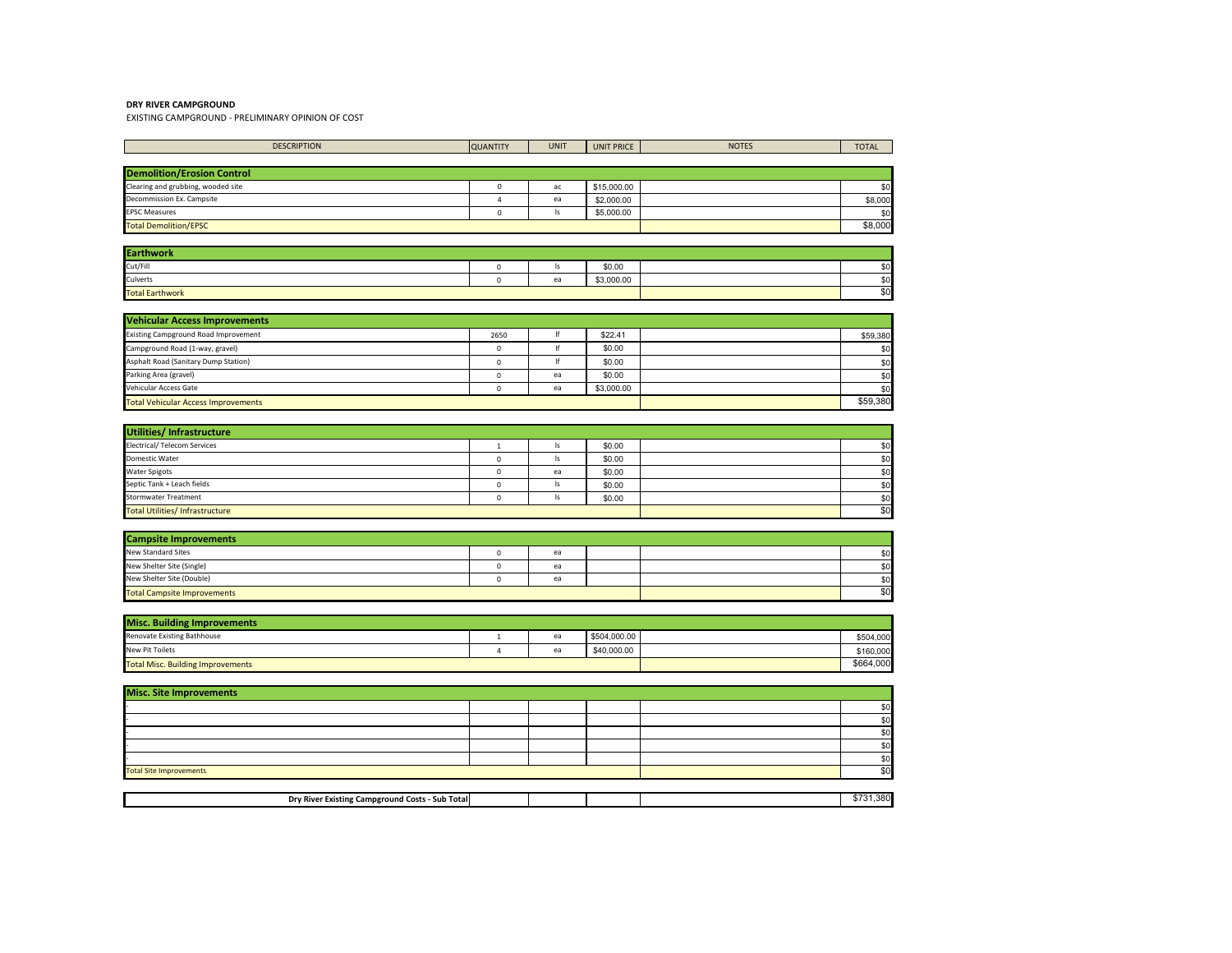NEW AREA - PRELIMINARY OPINION OF COST

| <b>DESCRIPTION</b>                                                      | <b>QUANTITY</b>         | <b>UNIT</b>   | <b>UNIT PRICE</b> | <b>NOTES</b> | <b>TOTAL</b> |
|-------------------------------------------------------------------------|-------------------------|---------------|-------------------|--------------|--------------|
|                                                                         |                         |               |                   |              |              |
| <b>Demolition/Erosion Control</b>                                       |                         |               |                   |              |              |
| Clearing and grubbing, wooded site - roads only                         | $\overline{7}$          | acre          | \$15,000.00       |              | \$100,238    |
| Dump Area Cleanup                                                       | $\mathbf{1}$            | allow         | \$15,000.00       |              | \$15,000     |
| Demo existing structures                                                | $\mathbf 0$             | sf            | \$0.80            |              | \$0          |
| <b>EPSC Measures</b>                                                    | $\mathbf 1$             | $\mathsf{ls}$ | \$10,000.00       |              | \$10,000     |
| <b>Total Demolition/EPSC</b>                                            |                         |               |                   |              | \$125,238    |
|                                                                         |                         |               |                   |              |              |
| <b>Earthwork</b>                                                        |                         |               |                   |              |              |
| Cut/Fill - not road or site related                                     | $\mathbf 0$             | cy            | \$0.00            |              | \$0          |
| Culverts                                                                | $\mathbf 0$             | If            | \$100.00          |              | \$0          |
| <b>Total Earthwork</b>                                                  |                         |               |                   |              | \$0          |
|                                                                         |                         |               |                   |              |              |
| <b>Vehicular Access Improvements</b><br>Campground Road (2-way, gravel) | 2219                    | lf            | \$206.30          |              |              |
| Campground Road (1-way, gravel)                                         | 6195                    | lf            | \$118.33          |              | \$457,771    |
| Asphalt Road (apron at road)                                            | 60                      | If            | \$266.50          |              | \$733,075    |
| Parking Area (gravel)                                                   |                         | sf            |                   |              | \$15,990     |
|                                                                         | 16482                   |               | \$6.94            |              | \$114,458    |
| Vehicular Access Gate                                                   | $\mathbf 1$             | ea            | \$3,000.00        |              | \$3,000      |
| <b>Total Vehicular Access Improvements</b>                              |                         |               |                   |              | \$1,324,295  |
| <b>Utilities/Infrastructure</b>                                         |                         |               |                   |              |              |
| Electrical/ Telecom Services                                            | $\mathbf 1$             | Is            | \$317,820.00      |              | \$317,820    |
| Domestic Water System                                                   | $\mathbf 1$             | Is            | \$761,700.00      |              | \$761,700    |
| Wastewater System                                                       | $\mathbf 1$             | Is            | \$305,200.00      |              | \$305,200    |
| Sanitary Dump Station                                                   | $\mathbf{1}$            | Is            | \$10,000.00       |              | \$10,000     |
| Stormwater Treatment                                                    | $\sqrt{5}$              | ea            | \$20,000.00       |              | \$100,000    |
| Water Spigots                                                           | 17                      | ea            | \$1,500.00        |              | \$25,500     |
| <b>Total Utilities/Infrastructure</b>                                   |                         |               |                   |              | \$1,494,720  |
|                                                                         |                         |               |                   |              |              |
| <b>Campsite Improvements</b>                                            |                         |               |                   |              |              |
| New Standard Sites                                                      | 49                      | ea            | \$4,500.00        |              | \$220,500    |
| New Shelter Site (Single)                                               | 11                      | ea            | \$42,900.00       |              | \$471,900    |
| New Shelter Site (Double)                                               | $\sqrt{5}$              | ea            | \$83,550.00       |              | \$417,750    |
| New Shelter Site (Walk-In)                                              | 5                       | ea            | \$41,250.00       |              | \$206,250    |
| New Improved Sites (W/E)                                                | 15                      | ea            | \$9,100.00        |              | \$136,500    |
| <b>Total Campsite Improvements</b>                                      |                         |               |                   |              | \$1,452,900  |
|                                                                         |                         |               |                   |              |              |
| <b>Misc. Building Improvements</b>                                      |                         |               |                   |              |              |
| New Camp Office and Store                                               | $\mathbf{1}$            | ea            | \$520,000.00      |              | \$520,000    |
| New Firewood Storage Building                                           | $\mathbf 1$             | ea            | \$72,000.00       |              | \$72,000     |
| New Bathhouse                                                           | $\overline{\mathbf{3}}$ | ea            | \$709,280.00      |              | \$2,127,840  |
| New Picnic Pavilion                                                     | $\mathbf 1$             | ea            | \$85,000.00       |              | \$85,000     |
| <b>Total Misc. Building Improvements</b>                                |                         |               |                   |              | \$2,804,840  |
|                                                                         |                         |               |                   |              |              |
| <b>Misc. Site Improvements</b>                                          |                         |               |                   |              |              |
| i' wide Accessible Path - Expansion Area                                | 4175                    | If            | \$65.00           |              | \$271,375    |
| Flagstone Patio                                                         | 512                     | sf            | \$30.00           |              | \$15,360     |
| Lawn                                                                    | 34000                   | sf            | \$0.50            |              | \$17,000     |
| <b>Viewing Deck</b>                                                     | 400                     | sf            | \$185.00          |              | \$74,000     |
| Stormwater plantings (seed)                                             | 15000                   | sf            | \$0.75            |              | \$11,250     |
| Signage                                                                 | 10                      | ea            | \$200.00          |              | \$2,000      |
| <b>Total Site Improvements</b>                                          |                         |               |                   |              | \$390,985    |
|                                                                         |                         |               |                   |              |              |
| Dry River - New Area Costs - Sub Total                                  |                         |               |                   |              | \$7,592,978  |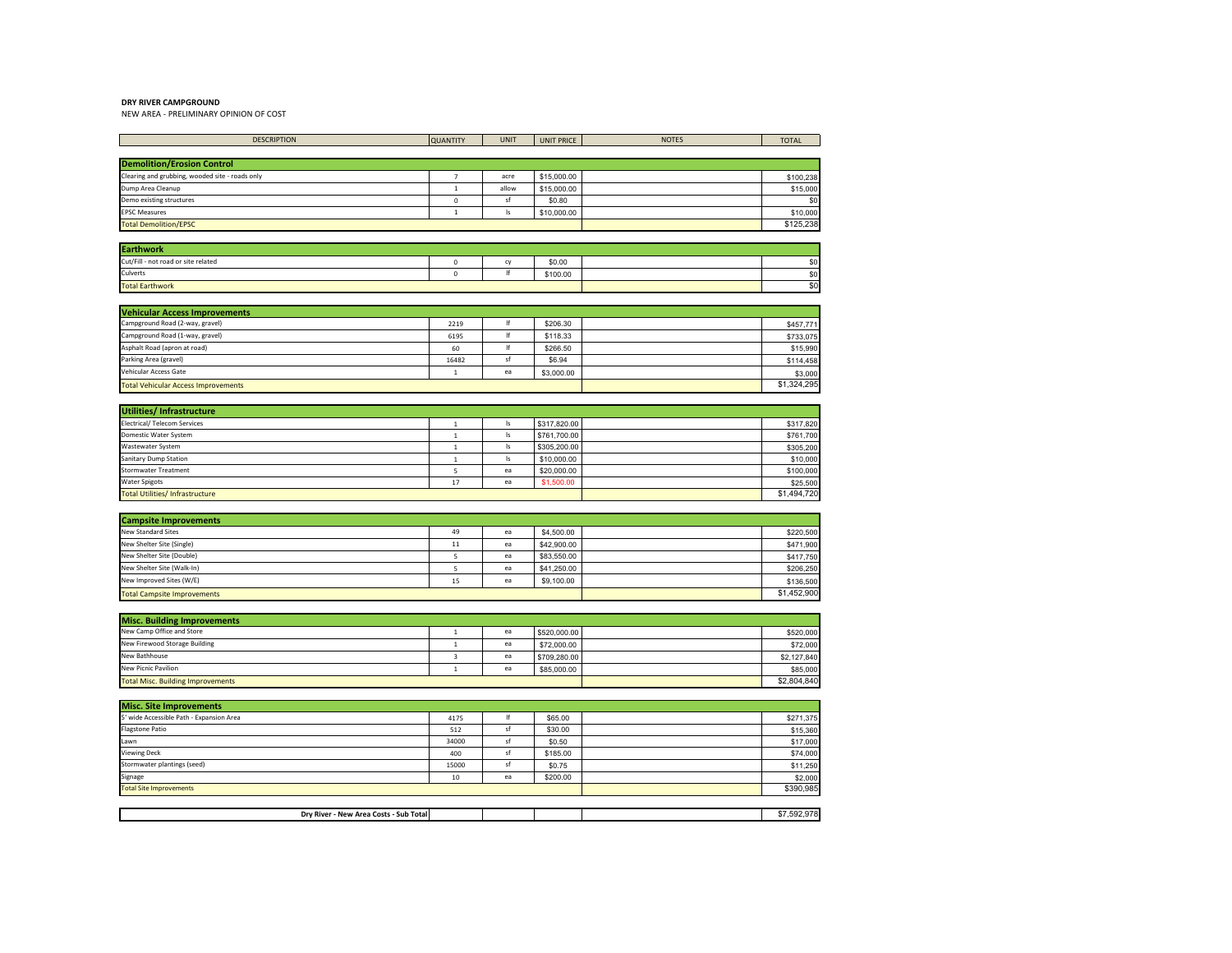CAMPSITETYPOLOGY COMPONENTS COST BREAKDOWN

| DESCRIPTION                                                 | <b>QUANTITY</b>                  | <b>UNIT</b> | <b>UNIT PRICE</b>        | <b>NOTES</b> | TOTAL                     |
|-------------------------------------------------------------|----------------------------------|-------------|--------------------------|--------------|---------------------------|
| <b>Standard Site</b>                                        |                                  |             |                          |              |                           |
| Fire Ring                                                   | $\overline{1}$                   | ea          | \$500.00                 |              | \$500                     |
| Picnic Table<br>Site Grading                                | $\,$ 1<br>2000                   | ea<br>sf    | \$800.00<br>\$0.75       |              | \$800<br>\$1,500          |
| <b>Clearing and Grubbing</b>                                | 2000                             | sf          | \$0.75                   |              | \$1,500                   |
| Site Marker<br><b>Total Standard Site</b>                   | $\,$ 1 $\,$                      | ea          | \$200.00                 |              | \$200<br>\$4,500          |
|                                                             |                                  |             |                          |              |                           |
| <b>Standard Site with Platform</b><br>Fire Ring             | $\,$ 1 $\,$                      | ea          | \$500.00                 |              | \$500                     |
| Picnic Table                                                | $\,1\,$                          | ea          | \$800.00                 |              | \$800                     |
| <b>Site Grading</b><br><b>Clearing and Grubbing</b>         | 2000<br>2000                     | sf<br>sf    | \$0.75<br>\$0.75         |              | \$1,500<br>\$1,500        |
| Site Marker                                                 | $\,1\,$                          | ea          | \$200.00                 |              | \$200                     |
| Platform<br><b>Total Standard Site with Platform</b>        | $\,$ 1 $\,$                      | ea          | \$3,000.00               |              | \$3,000<br>\$7,500        |
|                                                             |                                  |             |                          |              |                           |
| <b>Standard Site (Remote)</b><br>Fire Ring                  | $\,$ 1 $\,$                      | ea          | \$500.00                 |              | \$500                     |
| Picnic Table                                                | $\,$ 1                           | ea          | \$800.00                 |              | \$800                     |
| Site Grading<br><b>Clearing and Grubbing</b>                | 900<br>900                       | sf<br>sf    | \$0.75<br>\$0.75         |              | \$675<br>\$675            |
| Site Marker                                                 | $\,$ 1 $\,$                      | ea          | \$200.00                 |              | \$200<br>\$2,850          |
| <b>Total Standard Site (Remote)</b>                         |                                  |             |                          |              |                           |
| <b>Group Site</b>                                           |                                  |             |                          |              |                           |
| Fire Ring<br>Picnic Table                                   | $\overline{1}$<br>$\overline{1}$ | ea<br>ea    | \$500.00<br>\$800.00     |              | \$500<br>\$800            |
| Site Grading                                                | 3500                             | sf          | \$0.75                   |              | \$2,625                   |
| <b>Clearing and Grubbing</b><br>Site Marker                 | 3500<br>$\mathbf{1}$             | sf<br>ea    | \$0.75<br>\$200.00       |              | \$2,625<br>\$200          |
| Platform                                                    | $\,$ 1                           | ea          | \$3,000.00               |              | \$3,000                   |
| <b>Total Group Site</b>                                     |                                  |             |                          |              | \$9,750                   |
| <b>Shelter Site (Single)</b>                                |                                  |             |                          |              |                           |
| Fire Ring<br>Picnic Table                                   | $\,$ 1 $\,$<br>$\,$ 1 $\,$       | ea<br>ea    | \$500.00<br>\$800.00     |              | \$500<br>\$800            |
| <b>Site Grading</b>                                         | 2000                             | sf          | \$0.75                   |              | \$1,500                   |
| <b>Clearing and Grubbing</b><br>Site Marker                 | 2000<br>$\,$ 1 $\,$              | sf<br>ea    | \$0.75<br>\$200.00       |              | \$1,500<br>\$200          |
| Shelter                                                     | $\,$ 1 $\,$                      | ea          | \$38,400.00              |              | \$38,400                  |
| <b>Total Shelter Site (Single)</b>                          |                                  |             |                          |              | \$42,900                  |
| <b>Shelter Site (Double)</b>                                |                                  |             |                          |              |                           |
| Fire Ring<br>Picnic Table                                   | $\,1\,$<br>$\,1\,$               | ea<br>ea    | \$500.00<br>\$800.00     |              | \$500<br>\$800            |
| Site Grading                                                | 3500                             | sf          | \$0.75                   |              | \$2,625                   |
| <b>Clearing and Grubbing</b><br>Site Marker                 | 3500<br>$\,$ 1 $\,$              | sf<br>ea    | \$0.75<br>\$200.00       |              | \$2,625<br>\$200          |
| Shelter                                                     | $\,2$                            | ea          | \$38,400.00              |              | \$76,800                  |
| <b>Total Shelter Site (Double)</b>                          |                                  |             |                          |              | \$83,550                  |
| Cabin                                                       |                                  |             |                          |              |                           |
| Fire Ring                                                   | $\overline{1}$                   | ea          | \$500.00                 |              | \$500                     |
| Picnic Table                                                | $\mathbf 1$                      | ea          |                          |              |                           |
| Site Grading                                                | 2000                             | sf          | \$800.00<br>\$0.75       |              | \$800<br>\$1,500          |
| <b>Clearing and Grubbing</b><br>Site Marker                 | 2000<br>$\,$ 1                   | sf<br>ea    | \$0.75<br>\$200.00       |              | \$1,500<br>\$200          |
| Cabin                                                       | $\,$ 1                           | ea          | \$92,050.00              |              | \$92,050                  |
| <b>Electricity Hookups</b><br><b>Total Cabin</b>            | $\,1\,$                          | ea          | \$2,500.00               |              | \$2,500<br>\$99,050       |
|                                                             |                                  |             |                          |              |                           |
| <b>Improved Site with Water and Electricty</b><br>Fire Ring | $\mathbf 1$                      | ea          | \$500.00                 |              | \$500                     |
| Picnic Table                                                | $\mathbf{1}$                     | ea          | \$800.00                 |              | \$800                     |
| <b>Site Grading</b><br><b>Clearing and Grubbing</b>         | 2400<br>2400                     | sf<br>sf    | \$0.75<br>\$0.75         |              | \$1,800<br>\$1,800        |
| Site Marker                                                 | $\mathbf{1}$                     | ea          | \$200.00                 |              | \$200                     |
| <b>Electricity Hookups</b><br>Water Hookups                 | $\,$ 1<br>$\,1\,$                | ea<br>ea    | \$2,500.00<br>\$1,500.00 |              | \$2,500<br>\$1,500        |
| Total Improved Site w/e                                     |                                  |             |                          |              |                           |
|                                                             |                                  |             |                          |              |                           |
| Premium Site with W/S/E (pull-through)<br>Fire Ring         | $\,$ 1                           | ea          | \$500.00                 |              | \$500                     |
| Picnic Table<br>Site Grading                                | $\,$ 1 $\,$<br>2850              | ea<br>sf    | \$800.00<br>\$0.75       |              | \$800<br>\$2,138          |
| <b>Clearing and Grubbing</b>                                | 2850                             | sf          | \$0.75                   |              | \$2,138                   |
| <b>Gravel Surface</b><br><b>Site Marker</b>                 | 90<br>$\mathbf 1$                | lf<br>ea    | \$35.00<br>\$200.00      |              | \$3,150<br>\$200          |
| <b>Electricity Hookups</b>                                  | $\mathbf 1$                      | ea          | \$2,500.00               |              | \$2,500                   |
| Water/Sewer Hookups<br>Total Premium w/s/e (pull-through)   | $\,$ 1 $\,$                      | ea          | \$2,500.00               |              | \$2,500<br>\$13,925       |
|                                                             |                                  |             |                          |              |                           |
| Premium Site with W/S/E (back-in)<br>Fire Ring              | $\,$ 1                           | ea          | \$500.00                 |              | \$500                     |
| Picnic Table                                                | $\overline{1}$                   | ea          | \$800.00                 |              | \$800                     |
| Site Grading<br><b>Clearing and Grubbing</b>                | 2850<br>2850                     | sf<br>sf    | \$0.75<br>\$0.75         |              | \$2,138<br>\$2,138        |
| Gravel Surface                                              | 60                               | lf          | \$35.00                  |              | \$2,100                   |
| Site Marker<br>Electricity Hookups                          | $\,$ 1<br>$\,$ 1                 | ea<br>ea    | \$200.00<br>\$2,500.00   |              | \$200<br>\$2,500          |
| Water/Sewer Hookups                                         | $\,$ 1                           | ea          | \$2,500.00               |              | \$2,500                   |
| Total Premium w/s/e (back-in)                               |                                  |             |                          |              | \$12,875                  |
| <b>Shelter Site (walk-in)</b>                               |                                  |             |                          |              |                           |
| Fire Ring<br>Picnic Table                                   | $\mathbf{1}$<br>$\mathbf 1$      | ea<br>ea    | \$500.00<br>\$800.00     |              | \$500<br>\$800            |
| <b>Site Grading</b>                                         | 900                              | sf          | \$0.75                   |              | \$675                     |
| <b>Clearing and Grubbing</b><br><b>Site Marker</b>          | 900<br>$\,$ 1                    | sf<br>ea    | \$0.75<br>\$200.00       |              | \$9,100<br>\$675<br>\$200 |